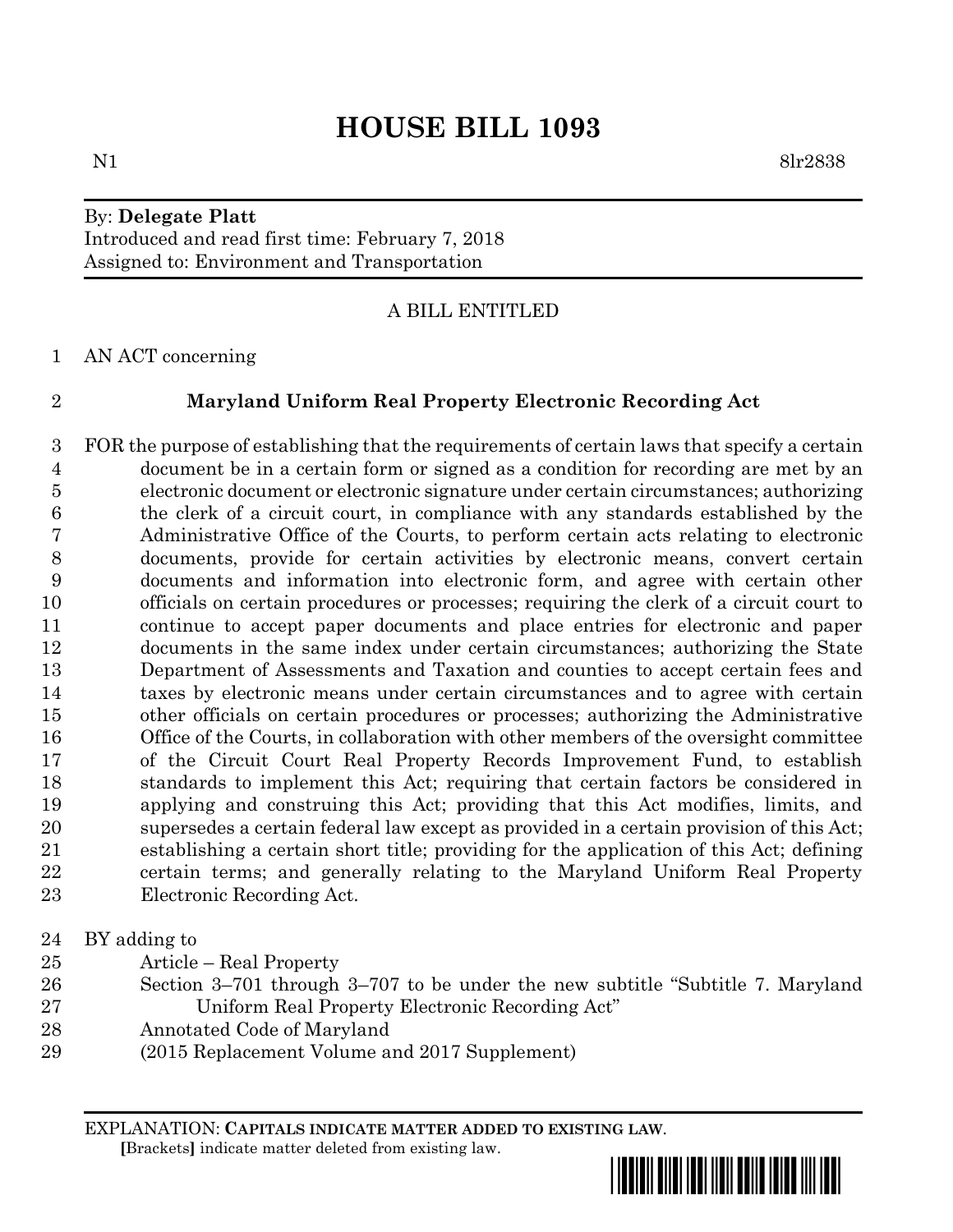|                                | $\overline{2}$<br><b>HOUSE BILL 1093</b>                                                                                                                                                                                                                                                                                                                |
|--------------------------------|---------------------------------------------------------------------------------------------------------------------------------------------------------------------------------------------------------------------------------------------------------------------------------------------------------------------------------------------------------|
| $\mathbf{1}$<br>$\overline{2}$ | SECTION 1. BE IT ENACTED BY THE GENERAL ASSEMBLY OF MARYLAND,<br>That the Laws of Maryland read as follows:                                                                                                                                                                                                                                             |
| 3                              | <b>Article – Real Property</b>                                                                                                                                                                                                                                                                                                                          |
| 4<br>$\overline{5}$            | SUBTITLE 7. MARYLAND UNIFORM REAL PROPERTY ELECTRONIC RECORDING<br>ACT.                                                                                                                                                                                                                                                                                 |
| 6                              | $3 - 701.$                                                                                                                                                                                                                                                                                                                                              |
| $\overline{7}$<br>8            | IN THIS SUBTITLE THE FOLLOWING WORDS HAVE THE MEANINGS<br>(A)<br>INDICATED.                                                                                                                                                                                                                                                                             |
| 9                              | "DOCUMENT" MEANS INFORMATION THAT IS:<br>(B)                                                                                                                                                                                                                                                                                                            |
| 10<br>11                       | (1)<br>INSCRIBED ON A TANGIBLE MEDIUM OR STORED IN AN<br>ELECTRONIC OR OTHER MEDIUM AND RETRIEVABLE IN PERCEIVABLE FORM; AND                                                                                                                                                                                                                            |
| 12<br>13                       | (2)<br>ELIGIBLE TO BE RECORDED IN THE LAND RECORDS MAINTAINED<br>BY THE CLERK OF A CIRCUIT COURT.                                                                                                                                                                                                                                                       |
| 14<br>15<br>16                 | "ELECTRONIC"<br>(C)<br><b>MEANS</b><br><b>RELATING</b><br><b>TO</b><br><b>TECHNOLOGY</b><br><b>HAVING</b><br>ELECTRICAL, DIGITAL, MAGNETIC, OPTICAL, ELECTROMAGNETIC, OR SIMILAR<br>CAPABILITIES.                                                                                                                                                       |
| 17<br>18                       | "ELECTRONIC DOCUMENT" MEANS A DOCUMENT THAT IS RECEIVED BY<br>(D)<br>THE CLERK OF A CIRCUIT COURT IN ELECTRONIC FORM.                                                                                                                                                                                                                                   |
| 19<br>20<br>21                 | "ELECTRONIC SIGNATURE" MEANS AN ELECTRONIC SOUND, SYMBOL,<br>(E)<br>OR PROCESS ATTACHED TO OR LOGICALLY ASSOCIATED WITH A DOCUMENT AND<br><b>EXECUTED OR ADOPTED BY A PERSON WITH THE INTENT TO SIGN THE DOCUMENT.</b>                                                                                                                                  |
| 22<br>23<br>24<br>25<br>26     | (F) "PERSON" MEANS AN INDIVIDUAL, A CORPORATION, A STATUTORY<br>TRUST, A PERSONAL REPRESENTATIVE OF AN ESTATE, A TRUSTEE, A PARTNERSHIP,<br>A LIMITED LIABILITY COMPANY, AN ASSOCIATION, A JOINT VENTURE, A PUBLIC<br>CORPORATION, A GOVERNMENT, A GOVERNMENTAL SUBDIVISION, AN AGENCY, AN<br>INSTRUMENTALITY, OR ANY OTHER LEGAL OR COMMERCIAL ENTITY. |
| 27<br>28<br>29<br>30           | "STATE" MEANS A STATE OF THE UNITED STATES, THE DISTRICT OF<br>(G)<br>COLUMBIA, PUERTO RICO, THE UNITED STATES VIRGIN ISLANDS, OR ANY<br>TERRITORY OR INSULAR POSSESSION SUBJECT TO THE JURISDICTION OF THE<br><b>UNITED STATES.</b>                                                                                                                    |
| 31                             | $3 - 702.$                                                                                                                                                                                                                                                                                                                                              |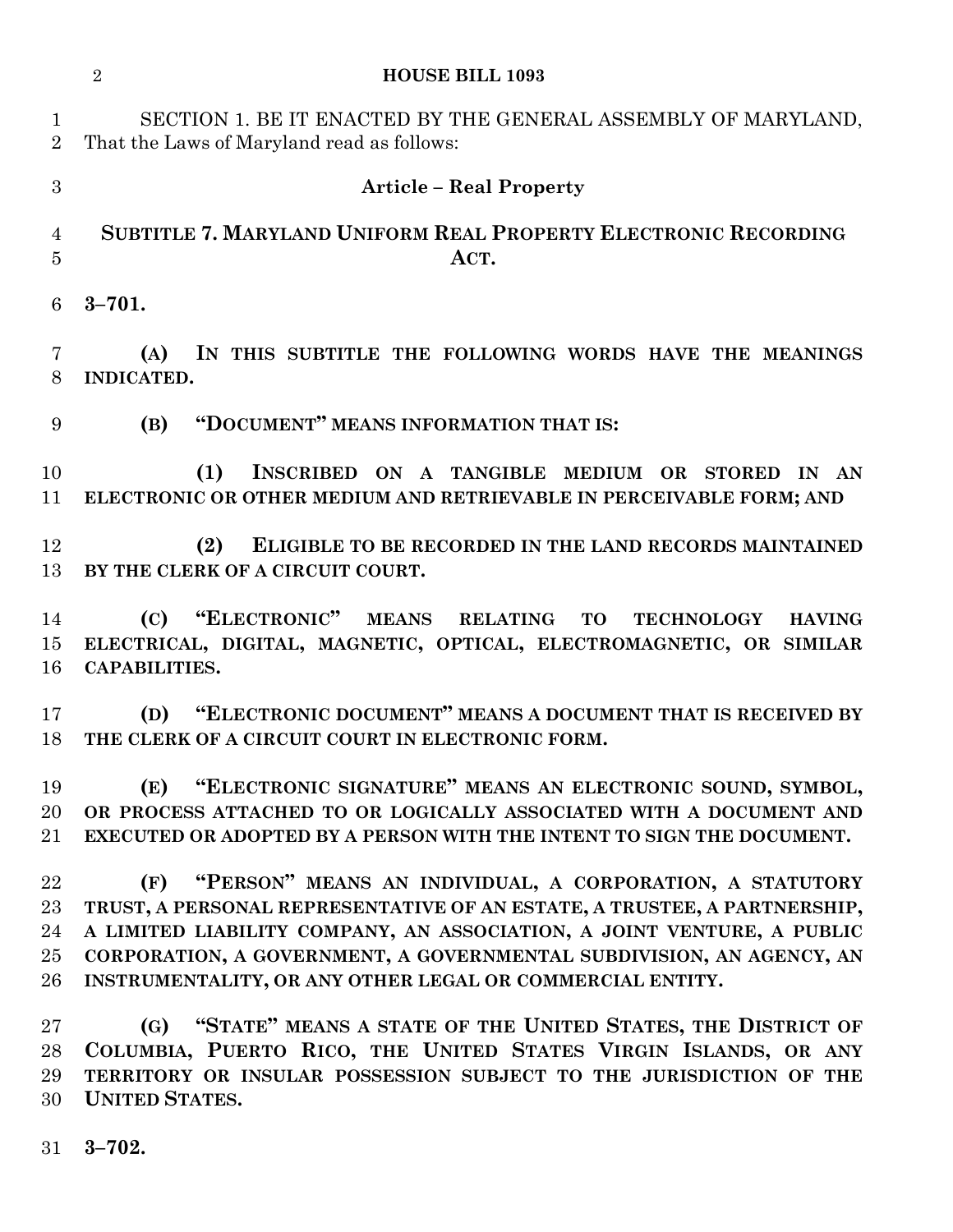**(A) IF A LAW REQUIRES, AS A CONDITION FOR RECORDING, THAT A DOCUMENT BE AN ORIGINAL, IN WRITING, OR ON PAPER OR ANOTHER TANGIBLE MEDIUM, AN ELECTRONIC DOCUMENT SATISFYING THE REQUIREMENTS OF THIS SUBTITLE SATISFIES THE LAW.**

 **(B) IF A LAW REQUIRES, AS A CONDITION FOR RECORDING, THAT A DOCUMENT BE SIGNED, AN ELECTRONIC SIGNATURE SATISFIES THE LAW.**

 **(C) A REQUIREMENT THAT A DOCUMENT OR SIGNATURE ASSOCIATED WITH A DOCUMENT BE NOTARIZED, ACKNOWLEDGED, VERIFIED, WITNESSED, OR MADE UNDER OATH IS SATISFIED IF THE ELECTRONIC SIGNATURE OF THE PERSON AUTHORIZED TO PERFORM THAT ACT AND ALL OTHER REQUIRED INFORMATION IS ATTACHED TO OR LOGICALLY ASSOCIATED WITH THE DOCUMENT OR SIGNATURE.**

**3–703.**

 **(A) IN THIS SECTION, "PAPER DOCUMENT" MEANS A DOCUMENT RECEIVED BY THE CLERK OF A CIRCUIT COURT IN A FORM THAT IS NOT ELECTRONIC.**

 **(B) IN COMPLIANCE WITH ANY STANDARDS ESTABLISHED BY THE ADMINISTRATIVE OFFICE OF THE COURTS, THE CLERK OF A CIRCUIT COURT:**

 **(1) MAY RECEIVE, INDEX, STORE, ARCHIVE, AND TRANSMIT ELECTRONIC DOCUMENTS;**

 **(2) MAY PROVIDE FOR ACCESS TO, AND SEARCH AND RETRIEVAL OF, DOCUMENTS AND INFORMATION BY ELECTRONIC MEANS;**

 **(3) SHALL, IF THE CLERK OF THE CIRCUIT COURT ACCEPTS ELECTRONIC DOCUMENTS FOR RECORDING, CONTINUE TO ACCEPT PAPER DOCUMENTS AND PLACE ENTRIES FOR ELECTRONIC AND PAPER DOCUMENTS IN THE SAME INDEX;**

**(4) MAY CONVERT INTO ELECTRONIC FORM:**

**(I) PAPER DOCUMENTS ACCEPTED FOR RECORDING; AND**

 **(II) INFORMATION RECORDED BEFORE THE CLERK OF THE CIRCUIT COURT BEGAN TO RECORD ELECTRONIC DOCUMENTS;**

 **(5) MAY ACCEPT BY ELECTRONIC MEANS ANY FEE OR TAX COLLECTED AS A CONDITION PRECEDENT TO RECORDING A DOCUMENT; AND**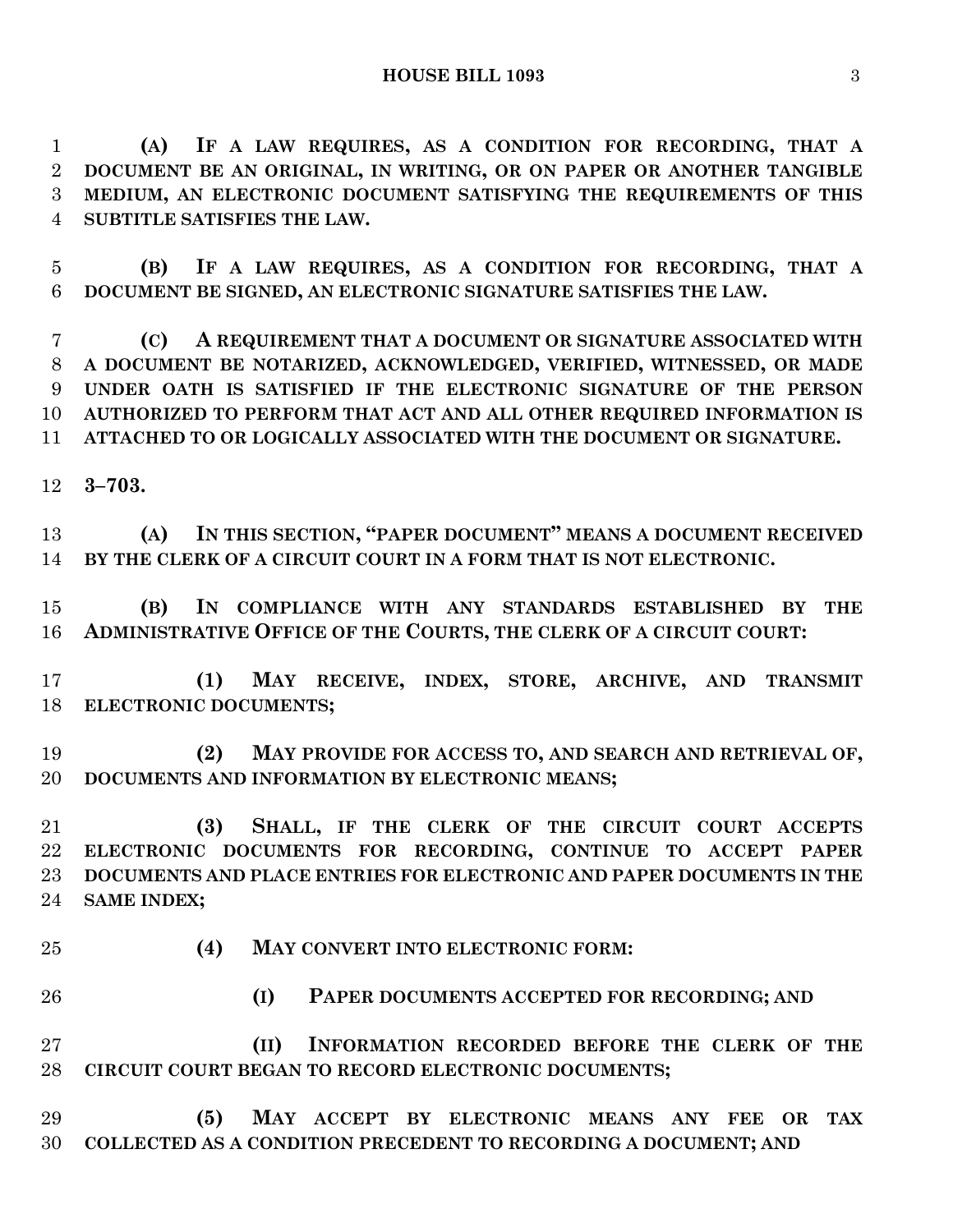**(6) MAY AGREE WITH OTHER STATE OR COUNTY OFFICIALS ON PROCEDURES OR PROCESSES TO FACILITATE THE ELECTRONIC SATISFACTION OF PRIOR APPROVALS AND CONDITIONS PRECEDENT TO RECORDING DOCUMENTS OR THE ELECTRONIC PAYMENT OF FEES OR TAXES.**

 **(C) THE STATE DEPARTMENT OF ASSESSMENTS AND TAXATION OR A COUNTY MAY:**

 **(1) ACCEPT BY ELECTRONIC MEANS ANY FEE OR TAX THAT THE DEPARTMENT OR COUNTY IS AUTHORIZED TO COLLECT AS A CONDITION PRECEDENT TO RECORDING A DOCUMENT; AND**

 **(2) AGREE WITH THE CLERK OF A CIRCUIT COURT OR OTHER STATE OFFICIAL ON PROCEDURES OR PROCESSES TO FACILITATE THE ELECTRONIC SATISFACTION OF PRIOR APPROVALS AND CONDITIONS PRECEDENT TO RECORDING DOCUMENTS OR THE ELECTRONIC PAYMENT OF FEES OR TAXES.**

**3–704.**

 **THE ADMINISTRATIVE OFFICE OF THE COURTS MAY ESTABLISH STANDARDS TO IMPLEMENT THIS SUBTITLE.**

**3–705.**

 **IN APPLYING AND CONSTRUING THIS SUBTITLE, CONSIDERATION SHALL BE GIVEN TO THE NEED TO PROMOTE UNIFORMITY OF THE LAW WITH RESPECT TO ITS SUBJECT MATTER AMONG STATES THAT ENACT LAWS SUBSTANTIALLY SIMILAR TO THIS SUBTITLE.**

**3–706.**

 **(A) EXCEPT AS PROVIDED IN SUBSECTION (B) OF THIS SECTION, THIS SUBTITLE MODIFIES, LIMITS, AND SUPERSEDES THE FEDERAL ELECTRONIC SIGNATURES IN GLOBAL AND NATIONAL COMMERCE ACT.**

- **(B) THIS SUBTITLE DOES NOT:**
- **(1) MODIFY, LIMIT, OR SUPERSEDE 15 U.S.C. § 7001(C); OR**

 **(2) AUTHORIZE ELECTRONIC DELIVERY OF ANY OF THE NOTICES DESCRIBED IN 15 U.S.C. § 7003(B).**